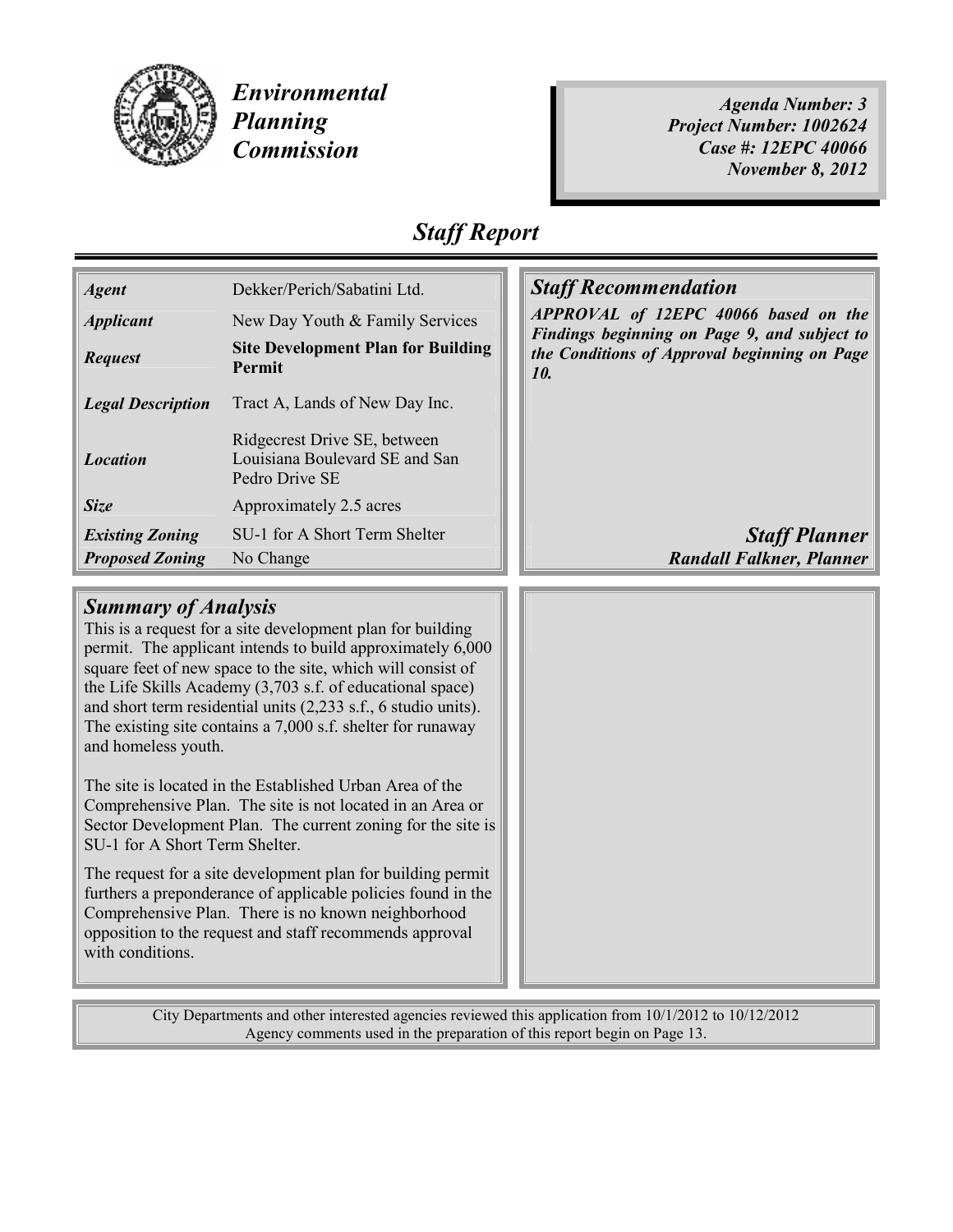#### I. AREA CHARACTERISTICS AND ZONING HISTORY

Surrounding zoning, plan designations, and land uses:

|              | <b>Zoning</b>                    | Comprehensive Plan Area;<br><b>Applicable Rank II &amp; III Plans</b> | <b>Land Use</b>                                |
|--------------|----------------------------------|-----------------------------------------------------------------------|------------------------------------------------|
| <b>Site</b>  | SU-1 for A Short Term<br>Shelter | <b>Established Urban</b>                                              | Multi-Family Residential,<br>Office            |
| <b>North</b> | $R-1$                            | , 2, 3                                                                | Single-Family Residential                      |
| <b>South</b> | A-1 (County)                     | 22                                                                    | Parking, Bullhead Park,<br><b>Kirtland AFB</b> |
| <b>East</b>  | A-1 (County)                     | , 2, 3                                                                | Bullhead Park, Kirtland AFB                    |
| West         | SU-1 for A Short Term<br>Shelter | 22                                                                    | Vacant, Multi-Family<br>Residential            |

#### II. INTRODUCTION

#### Proposal

This is a request for a site development plan for building permit for Tract A, Lands of New Day Inc., a site of approximately 2.5 acres, located on Ridgecrest Drive SE, between Louisiana Boulevard SE and San Pedro Drive SE. The applicant intends to build approximately 6,000 square feet of new space to the site, which will consist of the Life Skills Academy (3,703 s.f. of educational space) and short term residential units (2,233 s.f., 6 studio units). The current site contains a 7,000 s.f. shelter for runaway and homeless youth.

The site is located in the Established Urban Area of the Comprehensive Plan. The site is not located in an Area or Sector Development Plan. The current zoning for the site is SU-1 for A Short Term Shelter.

Through a public RFP in 2011, New Day (the applicant) was selected by the City of Albuquerque Department of Family and Community Services as the recipient of a grant to provide funding for the proposed improvements. The grant was funded by the U.S. Department of Housing and Urban Development and the Community Development Block Grant (CDBG) program. The EPC is hearing this case because the site is zoned SU-1. The request is a quasijudicial matter.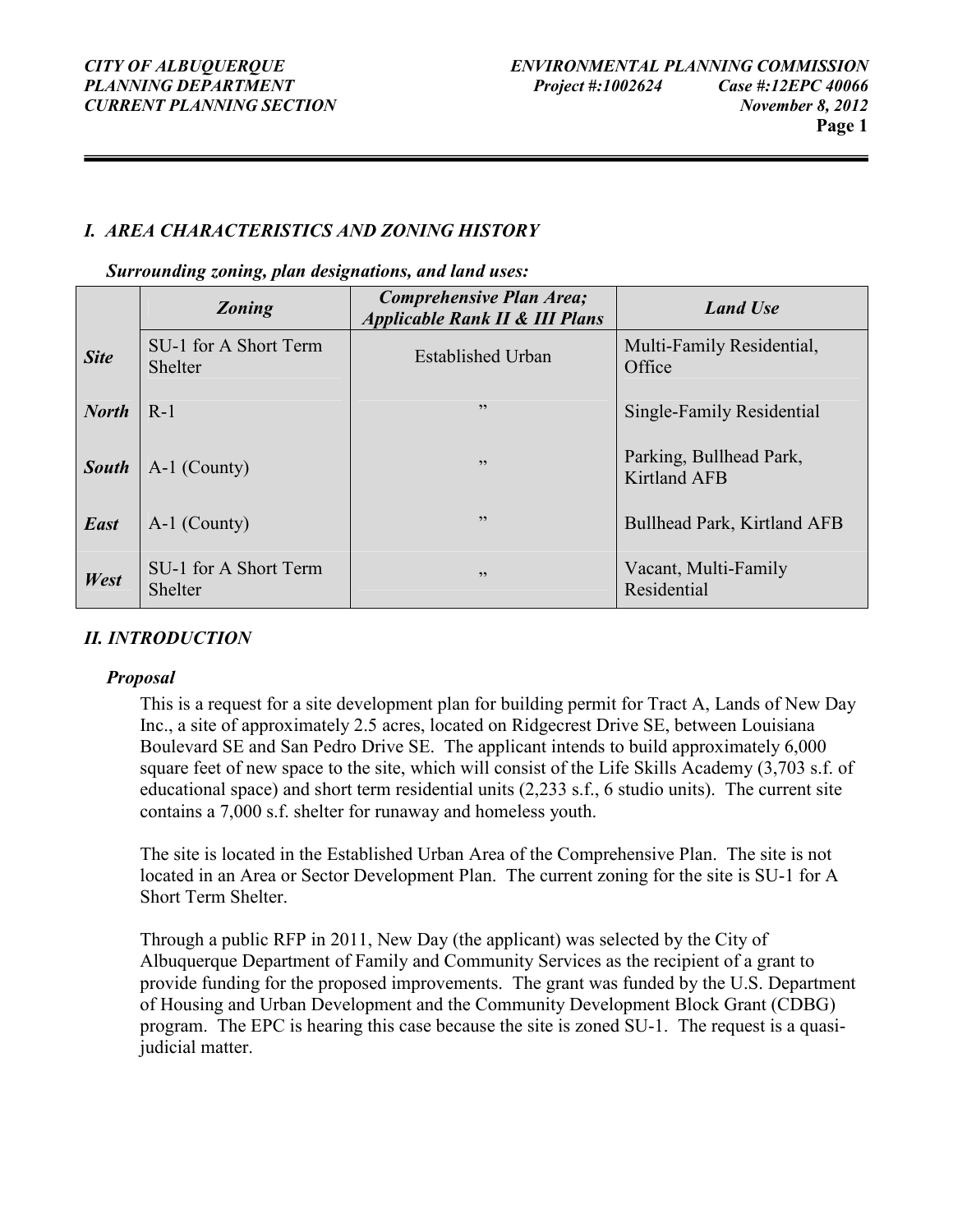#### **Context**

The site (Tract A) is bounded by land in Bernalillo County to the immediate south and east as well as further to the west, and is virtually isolated. To the north (across Ridgecrest Drive) is single-family residential that is zoned R-1. To the immediate south and east is Bullhead Park that is zoned A-1 (County). Planned renovations to Bullhead Park include paving of an access road next to the New Day Shelter site, additional parking and landscape improvements. Further south and east of Bullhead Park is Kirtland Air Force Base (AFB). To the west is vacant land that is shown on the Land Use Map as multi-family residential (Lot B) and is also zoned SU-1 for A Short Term Shelter. Lot B is owned by the City. Further west of Lot B is Bullhead Park which is County land (zoned A-1).

#### **History**

Started in 1976, New Day Youth and Family Services is a nonprofit organization that focuses on protecting runaway and homeless youth, with the ultimate goal of reuniting youth to their families or a safe alternative. The program is designed to help homeless youth develop financial, emotional, and life skills that are needed to transition from adolescence into adulthood.

In 1989 the Federal Public Health Services Department of the Federal Health and Human Services Department made available under the designation of "federal surplus property" a 32 acre parcel that included the subject site. The land was made available through the Stuart McKinney Act – a federal program to make available surplus property, buildings and materials to organizations that provide services to homeless adults, families and youth. New Day Shelters was the successful applicant for a portion of the surplus land.

In October 1994 the EPC approved a request for annexation (AX-94-20), a zone map amendment (Z-94-159) from A-1 to SU-1 for A Short Term Shelter, and a site development plan for building permit for the subject site (currently Tract A). The approved site development plan for building permit was for a shelter that would provide counseling and temporary living quarters for homeless youth. The site development plan for building permit was approved by the DRB in 2006 (DRB-96-101, Project 1002624).

In January 2004 the EPC approved a site development plan for subdivision (03EPC 00935) to subdivide a 10 acre lot into three separate lots and a site development plan for building permit (03EPC 02050). The first lot was 2.5 acres and contained the subject site (Tract A) and existing shelter development, the second lot was 2.1 acres with a 12,500 square foot office building, and the third lot was 5.4 acres designated as "future development". Only the first lot was ever developed. The others remain undeveloped and the 10 acre site was eventually split up into two, Tract A (the subject site) and Tract B (which is currently owned by the City and is vacant).

#### Transportation System

The Long Range Roadway System (LRRS) map, produced by the Mid-Region Council of Governments (MRCOG), identifies the functional classifications of roadways.

The Long Range Roadway System designates Louisiana Boulevard as a Principal arterial, with a right-of-way of 156'.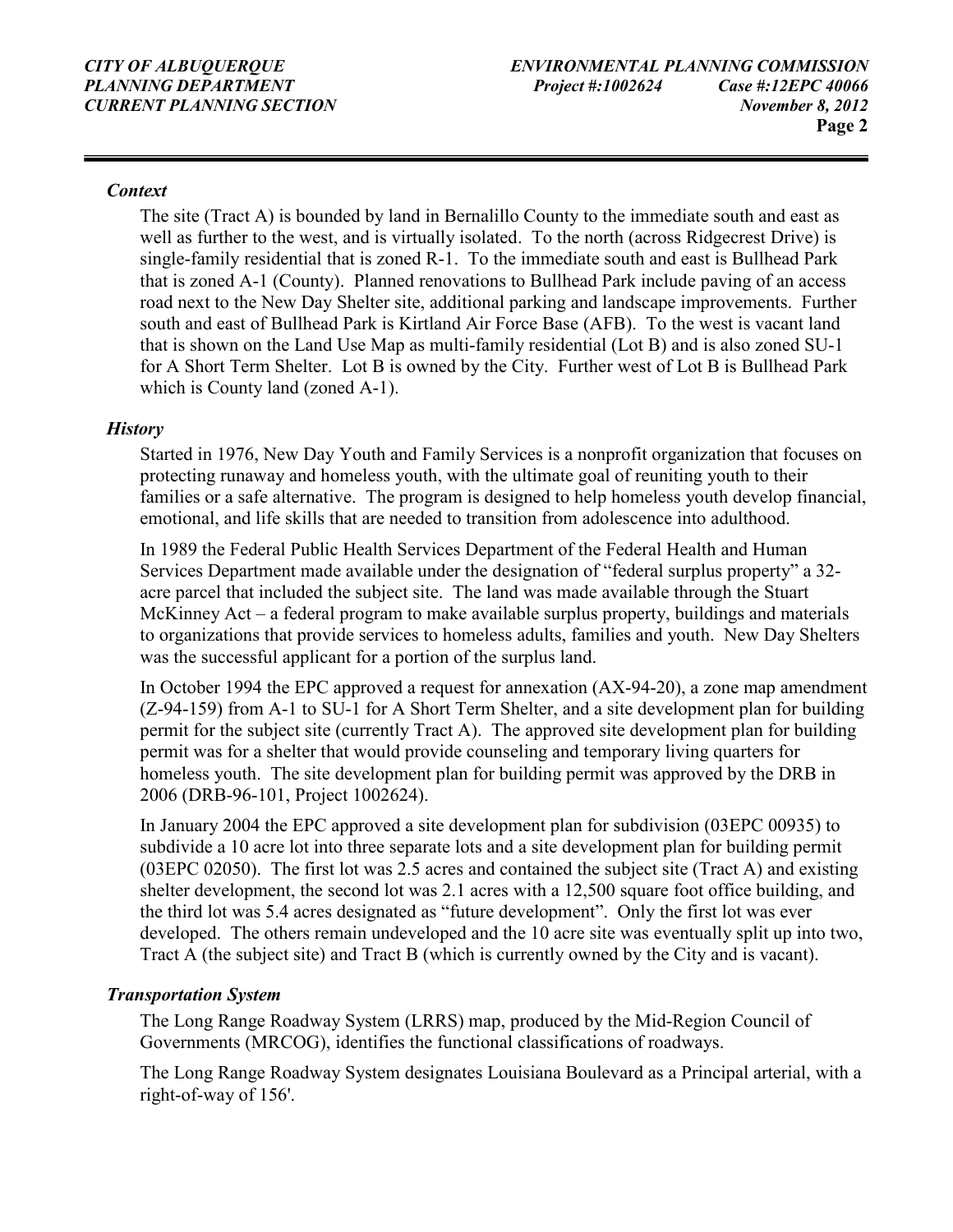The Long Range Roadway System designates San Pedro Drive as a Collector street, with a rightof-way of 68'.

The Long Range Roadway System designates Ridgecrest Drive as a Major Local street, with a right-of-way of 56-60'.

Bus routes 3 (Louisiana) and 157 (Montano/Uptown/Kirtland) pass by the site and a bus stop is located along Ridgecrest Drive in front of the site.

There is a bicycle route east of the site; however, it not accessible to the general public as it is part of Kirtland AFB. There is a proposed bicycle trail along Ridgecrest Drive and a proposed bicycle lane along Louisiana Boulevard.

#### Public Facilities/Community Services

See attached Public Facilities Map for details.

#### III. ANALYSIS

#### Albuquerque Comprehensive Zoning Code

The existing zoning is SU-1 for A Short Term Shelter. The SU-1 zone provides sites suitable for uses that are special, and for which the appropriateness of the use to a specific location depends on the character of the site design. Development of an SU-1 zone may "only occur in conformance with an approved site development plan" that is subject to EPC review. The applicant has provided a site development plan for building permit to satisfy this requirement.

#### Specialized Impact Analysis

The subject site is located within 15 miles of the Albuquerque International Sunport (AIS). Tierra Right of Way Services, Ltd. (Tierra) completed a Noise Assessment for the Life Skill Academy & Transitional Living Apartments using aerial images of the project site using Google Earth. Tierra reviewed the AIS Airport Master Plan and communicated with the AIS Airport Manager. The review determined that 25 decibels (db) of noise attenuation is required to maintain an interior Day/Night Average Sound Level (DNL) of less than 45.

In 2004 the Official Notice of Decision for Project 1002624 (03EPC 00935) had the following condition (#6): A notation shall be added on the submittal indicating that, "all construction should have a noise reduction factor of 30 decibels i.e. exterior sound levels reduced by 30 decibels in the interior of the structure." The most recent Noise Assessment recommends that 25 db of noise attenuation is required to maintain an interior DNL of less than 45. The Noise Assessment from Tierra is included as an attachment in the report. An Acoustical Mitigation section has been included on the site development plan for building permit (SDP-1) explaining that all construction will have exterior sound levels reduced by 25 db in the interior of the structure.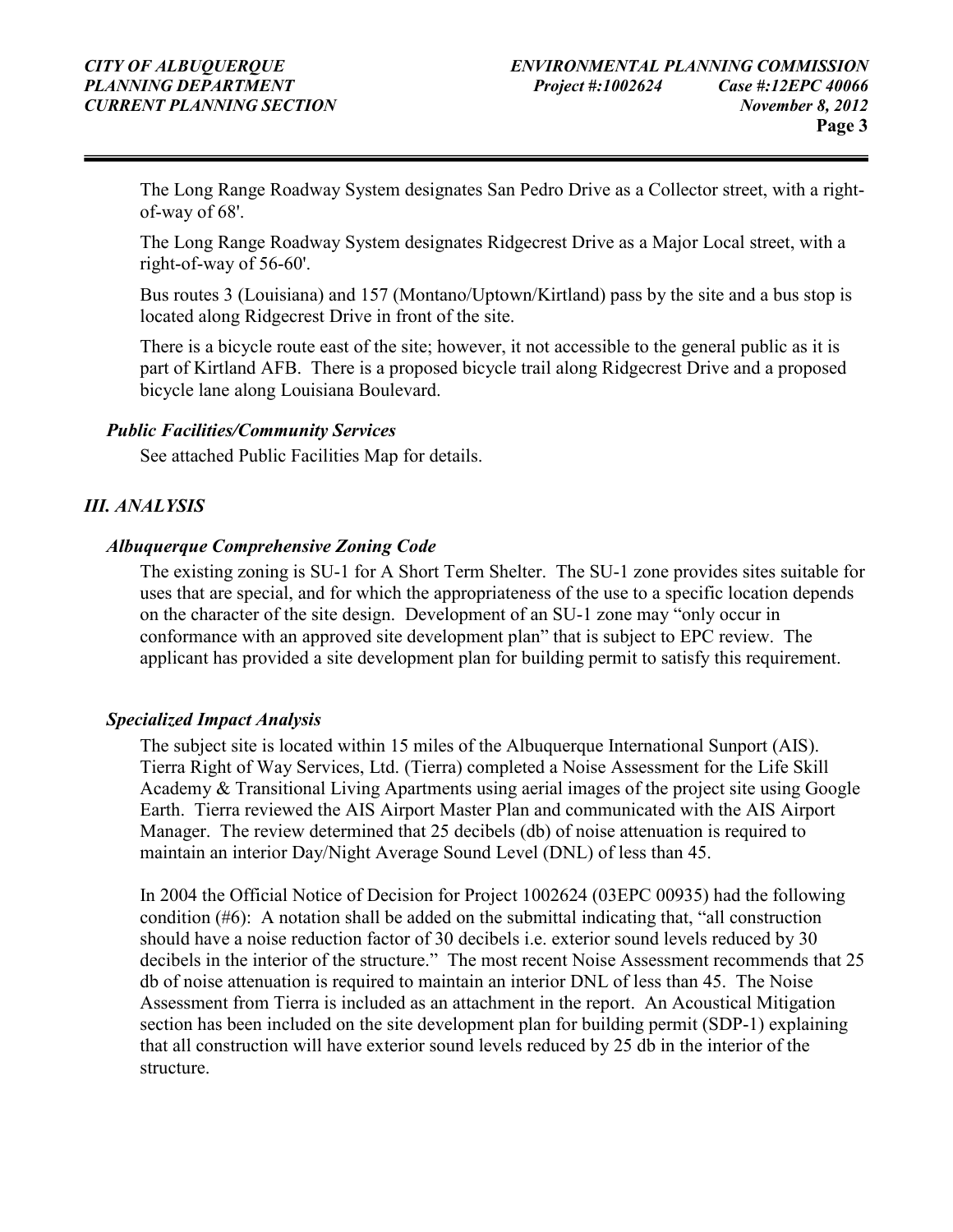#### SITE DEVELOPMENT PLAN FOR BUILDING PERMIT

The applicant is requesting a site development plan for building permit. The applicant intends to build approximately 6,000 square feet of new space to the site, which will consist of the Life Skills Academy (3,703 s.f. of educational space) and short term residential units (2,233 s.f., 6 studio units).

§14-16-3-11 of the Zoning Code states, "…Site Development Plans are expected to meet the requirements of adopted city policies and procedures." As such, staff has reviewed the attached site development plan for conformance with applicable goals and policies of the Comprehensive Plan, (and other applicable Plans).

#### APPLICABLE ORDINANCES, PLANS AND POLICIES

#### Analysis of Applicant's Justification

#### Albuquerque / Bernalillo County Comprehensive Plan

Note: Policy is in regular text; staff's analysis is in bold italics.

The subject site is located in the area designated Established Urban by the Comprehensive Plan with a Goal to "create a quality urban environment which perpetuates the tradition of identifiable, individual but integrated communities within the metropolitan area and which offers variety and maximum choice in housing, transportation, work areas, and life styles, while creating a visually pleasing built environment." Applicable policies include:

#### Established Urban Areas

Policy II.B.5d: The location, intensity, and design of new development shall respect existing neighborhood values, natural environmental conditions and carrying capacities, scenic resources, and resources of other social, cultural and recreational concern.

The request generally respects neighborhood values. The request has minimal impacts on natural environmental conditions and carrying capacities, scenic resources, and resources of other social, cultural, or recreational concern since it is an isolated property that is mostly surrounded by County land. The proposed use is appropriate for the location. The request furthers Policy II.B.5d.

Policy II.B.5e: New growth shall be accommodated through development in areas where vacant land is contiguous to existing or programmed urban facilities and services and where the integrity of existing neighborhoods can be ensured.

Full urban services are currently available to the proposed subject site, and the integrity of the existing neighborhood would be ensured by adding uses that would not harm the neighborhood. The site is somewhat isolated as the property to the west is vacant and there is a park (Bullhead Park) to the south and east. There is a residential neighborhood to the north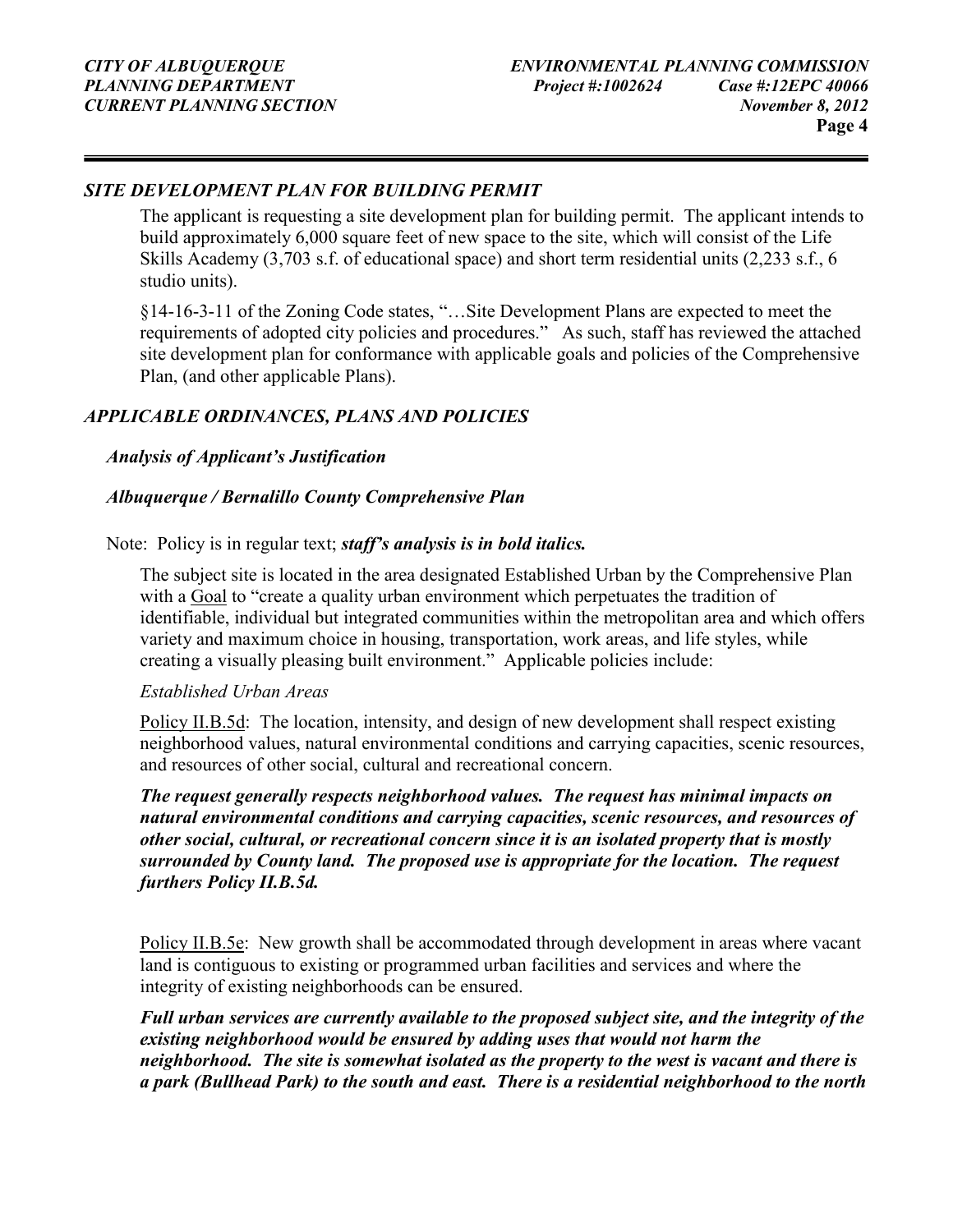across Ridgecrest Drive, but the site has been planned to maintain the integrity of existing neighborhoods. The request furthers Policy II.B.5e.

Policy II.B.5i: Employment and service uses shall be located to complement residential areas and shall be sited to minimize adverse effects of noise, lighting, pollution, and traffic on residential environments.

Adverse effects of development (lighting, pollution, traffic, and noise) have been minimized by appropriate site design. The applicant has provided extensive landscaping on the northern portion of the site that faces the single family neighborhood. Most of the trees along Ridgecrest Drive are large existing trees that shield the property from the residential neighborhood to the north. The applicant has placed additional trees along Ridgecrest Drive to provide a more extensive landscape buffer. The request furthers Policy II.B.5i.

Policy II.B.5k: Land adjacent to arterial streets shall be planned to minimize harmful effects of traffic; livability and safety of established residential neighborhoods shall be protected in transportation planning and operations.

The request has been designed to minimize harmful effects of traffic, and livability and safety of established residential neighborhoods are protected in transportation planning and operation. Extensive landscaping on the north side of the property and throughout the site will help to shield the site from adjacent properties and the road. The request furthers Policy II.B.5k.

#### Human Services

The Goal is to site human service facilities in locations that provide the greatest possible access to services, and to consider human rights and human service needs in development and redevelopment throughout the Plan area.

Policy II.D.8c: Development's negative effects upon individuals and neighborhoods shall be minimized.

The site has been designed to have minimal negative effects upon individuals and neighborhoods. The site is mostly surrounded by County land zoned A-1. The lighting, noise, and traffic is mostly confined to the subject site and landscaping around the site provides buffering from adjacent properties. The request furthers Policy II.D.8c.

#### Site Plan Layout / Configuration

The subject site is approximately 2.8 acres in size. The current site contains a 7,000 s.f. shelter for runaway and homeless youth. The existing building is located on the southeast portion of the site. The applicant is proposing to build approximately 6,000 square feet of new space to the west of the existing building, which will consist of the Life Skills Academy (3,703 s.f. of educational space) and short term residential units (2,233 s.f., 6 studio units). Both proposed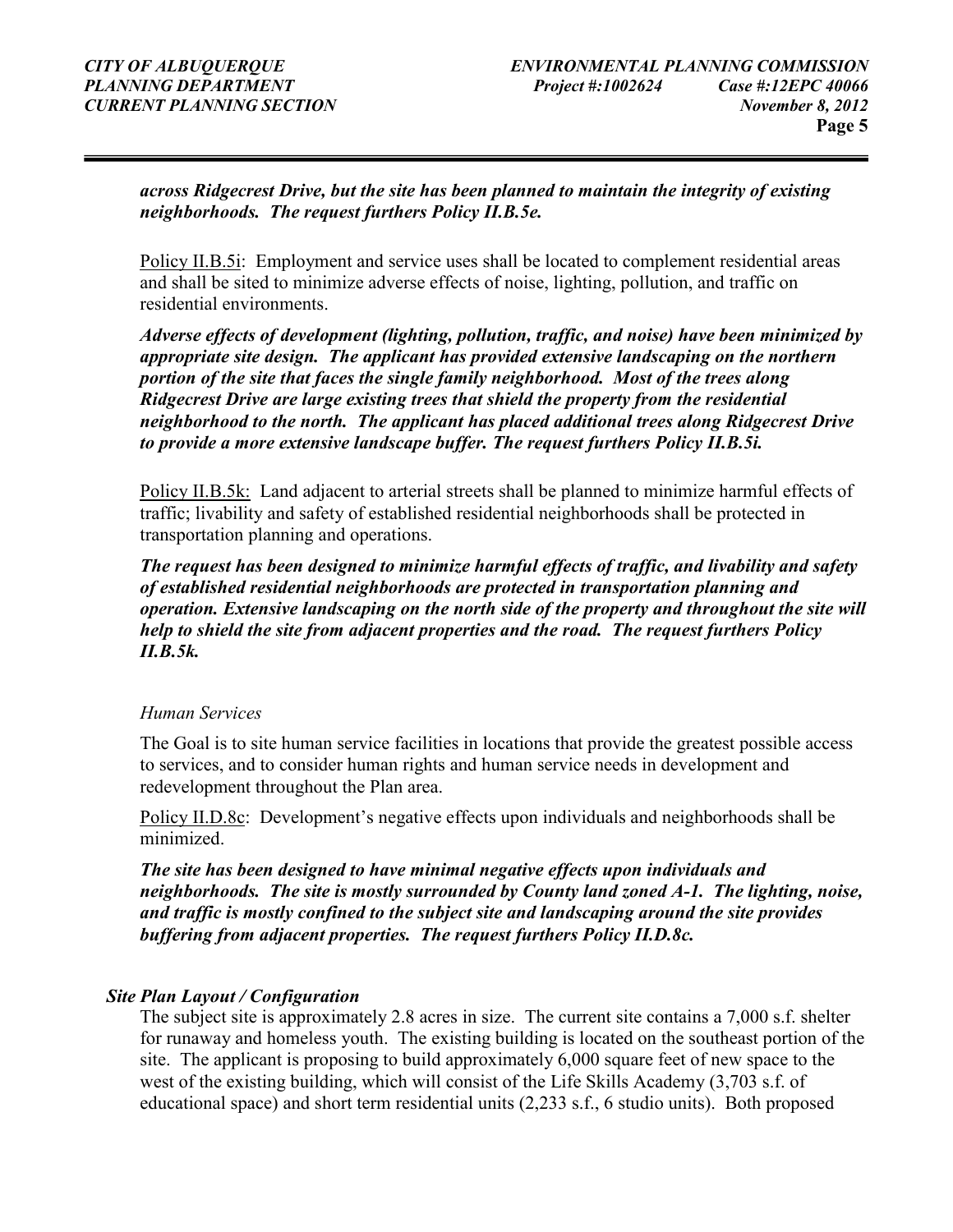buildings are shown on the site plan in the southwest portion of the site. The two proposed buildings face each other and surround a 2,258 s.f. courtyard.

There are two access points along Ridgecrest Drive that provide both vehicular ingress and egress. Existing parking is located directly in front (to the north) of the existing building. Currently there are 13 parking spaces. The applicant is proposing 13 additional spaces that will be located in between the buildings and the street. These parking spaces will be directly accessible from the western access point along Ridgecrest Drive.

The existing dumpster will be moved. The proposed dumpster is shown just inside the northern property line and close to the western access point along Ridgecrest Drive. The buildings range from 13 to 17 feet in height. The EPC has discretion to building height when it comes to the height of buildings in an SU-1 zone. The request is compatible with surrounding development, including residential development to the north.

#### Public Outdoor Space

The applicant is providing open space in between the two proposed buildings with a 2,258 s.f. courtyard. The courtyard contains landscaping and a covered portal.

#### Vehicular Access, Circulation and Parking

Vehicular traffic will access the site by entering the subject site along Ridgecrest Drive. There are two access points along Ridgecrest Drive that provide both vehicular ingress and egress. Existing parking is located in front of the existing building. Currently there are 13 parking spaces. An additional 13 parking are proposed in between Ridgecrest Drive and the existing and proposed buildings. The additional parking spaces are located on the western portion of the parking lot in order to serve the proposed Life Skills Academy and short term residential units on the western segment of the site. The EPC has discretion when it comes to off-street parking in an SU-1 zone. An appropriate number of handicapped, motorcycle and bicycle parking spaces are shown on the site plan.

#### Pedestrian and Bicycle Access and Circulation, Transit Access

There are existing sidewalks on the site and the applicant is proposing additional sidewalks to connect the buildings to the rest of the site and to Ridgecrest Drive. Currently there is no sidewalk that connects the existing building to the street. The applicant has moved the sidewalk that connects to the street from the west side of the proposed parking lot and in front of the dumpster to the east side of the proposed parking lot in order to provide a safer and more direct route for pedestrians. Pedestrians will now have a straight route to the existing bus stop in front of the site along Ridgecrest Drive.

Transportation Development states that the "Developer is responsible for permanent improvements to the transportation facilities adjacent to the proposed site development plan, as may be required by the DRB." This would mean building sidewalks, curb and gutter along Ridgecrest Drive. A variance from the DRB may be required if the applicant decides not to build these permanent improvements.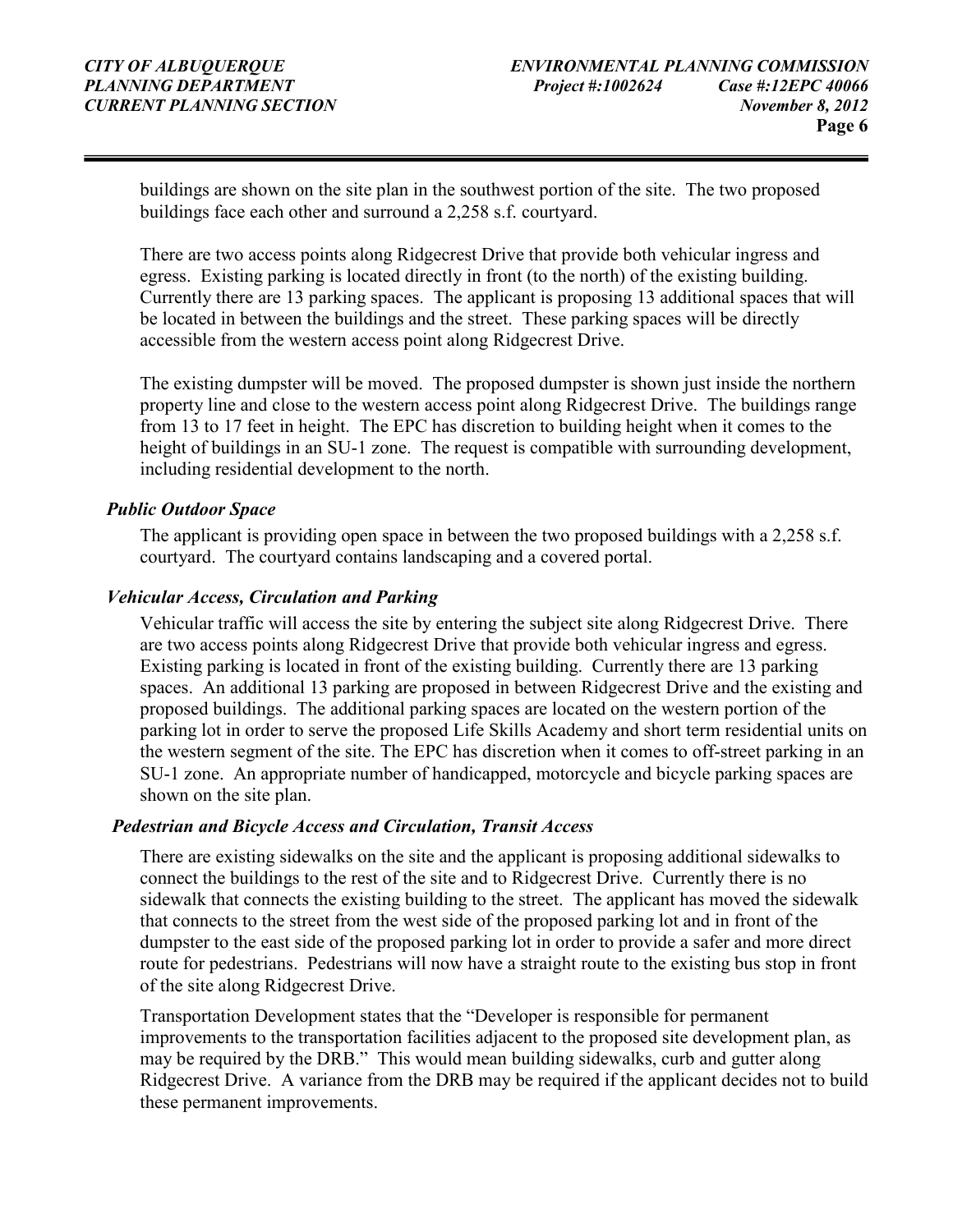#### Walls/Fences

There is an existing wire fence than runs along the entire western portion of the site and along an extensive southern portion of the site. This fencing will remain in place. The applicant is proposing a 6 foot high welded wire fence to the south of the proposed buildings. This fence would contain a gate and evergreen honeysuckle vines that would grow on the fence. The purpose of this fence is to define the new landscaping and to help provide privacy to the proposed buildings from the planned renovations to USS Memorial Bullhead Park (to the south), which include paving of an access road, additional parking, and landscape improvements.

#### Lighting and Security

A 16' pole-mounted parking lot light (fully shielded) is proposed just west of the proposed sidewalk and west parking lot. There is an existing pole-mounted security light fixture in between the existing building and the proposed Life Skills Academy and another on the far south side of the property behind the existing building.

#### Landscaping

Existing landscaping, including many mature street trees along Ridgecrest, are found throughout the site. The applicant will provide additional landscaping throughout the site. More street trees provide an added buffer from the residential neighborhood to the north. Additional landscaping is proposed along the new pedestrian walkways and next to the two proposed buildings.

The landscape plan shows some existing landscaping located in the same area as the proposed parking lot and sidewalk that connects the buildings and the street. A note shall be included on the landscape plan that this landscaping will be removed. The Albuquerque Police Department (APD) suggested that "Tree variety plantings should not be in conflict with proposed external lighting."

#### Grading, Drainage, Utility Plans

Flow from the existing facility to the east will continue to discharge through the northwest portion of the property. Water harvesting/desiltation ponds will be constructed on the north and south sides of the proposed building to control runoff to historic levels. New water and sewer lines will connect to existing lines along Ridgecrest Drive.

#### **Architecture**

The proposed buildings will consist of dark brown and light tan stucco, which will be consistent with the existing brown/tan stucco building. Pre-finished metal parapet cap color will match the stucco. The site plan for building permit has a special Acoustical Mitigation section in which 25 decibels of noise attenuation is required to maintain an interior DNL of less than 45. Specific acoustical enhancements for the building are shown on the site plan for building permit. A Noise Assessment has also been provided and is included as an attachment in this report.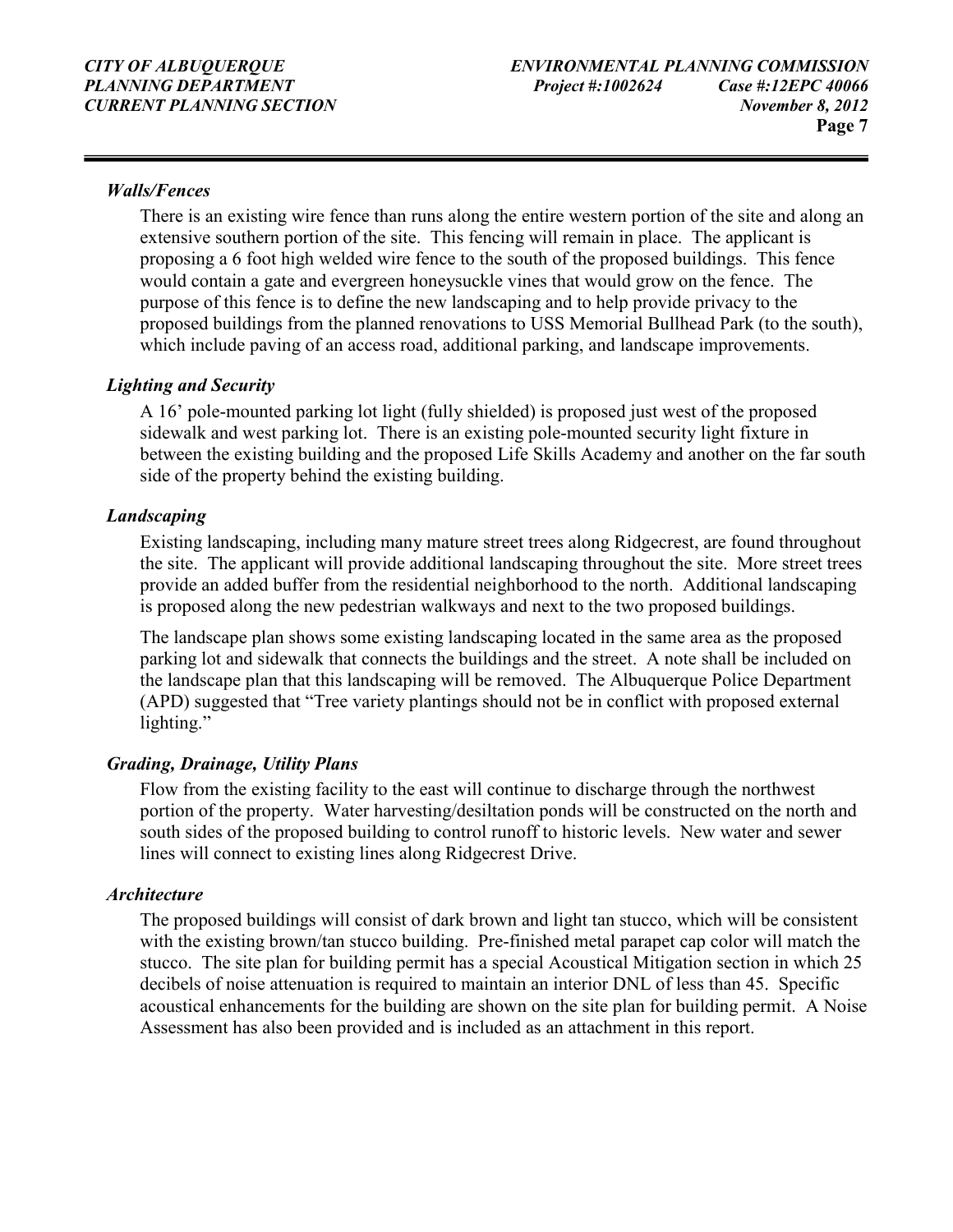#### Signage

An existing monument sign is located along Ridgecrest Drive. Transportation Development has a condition that the "existing project sign encroaches into COA right-of-way, please provide a solution of obtaining a Revocable Permit (encroachment) or relocating sign into private property." This condition would be handled at the DRB. The applicant is proposing a small building-mounted sign (13 s.f. sign area), which occupies approximately 1% of the north façade area.

#### IV. AGENCY & NEIGHBORHOOD CONCERNS

#### Reviewing Agencies/Pre-Hearing Discussion

City departments and other interested agencies reviewed this application from 10/1/2012 to 10/12/2012. Agency comments begin on page 13. These comments have been addressed either through a revised site plan for building permit or conditions of approval.

#### Neighborhood/Public

The affected neighborhoods and/or Homeowner Associations and Coalitions include the following: Siesta Hills N.A. and the District 6 Coalition of N.A.'s. A facilitated meeting was not proposed by the Office of Neighborhood Coordination. There is no known neighborhood or other opposition.

#### V. CONCLUSION

This is a request for a site development plan for building permit for Tract A, Lands of New Day Inc., a site of approximately 2.5 acres, located on Ridgecrest Drive SE, between Louisiana Boulevard SE and San Pedro Drive SE. The applicant intends to build approximately 6,000 square feet of new space to the site, which will consist of the Life Skills Academy (3,703 s.f. of educational space) and short term residential units (2,233 s.f., 6 studio units). The existing site contains a 7,000 s.f. shelter for runaway and homeless youth.

The site is located in the Established Urban Area of the Comprehensive Plan and is mostly surrounded by County land zoned A-1. The site is not located in an Area or Sector Development Plan. The current zoning for the site is SU-1 for A Short Term Shelter.

The request for a site development plan for building permit furthers a preponderance of applicable policies found in the Comprehensive Plan. There is no known neighborhood opposition to the request and staff recommends approval with conditions.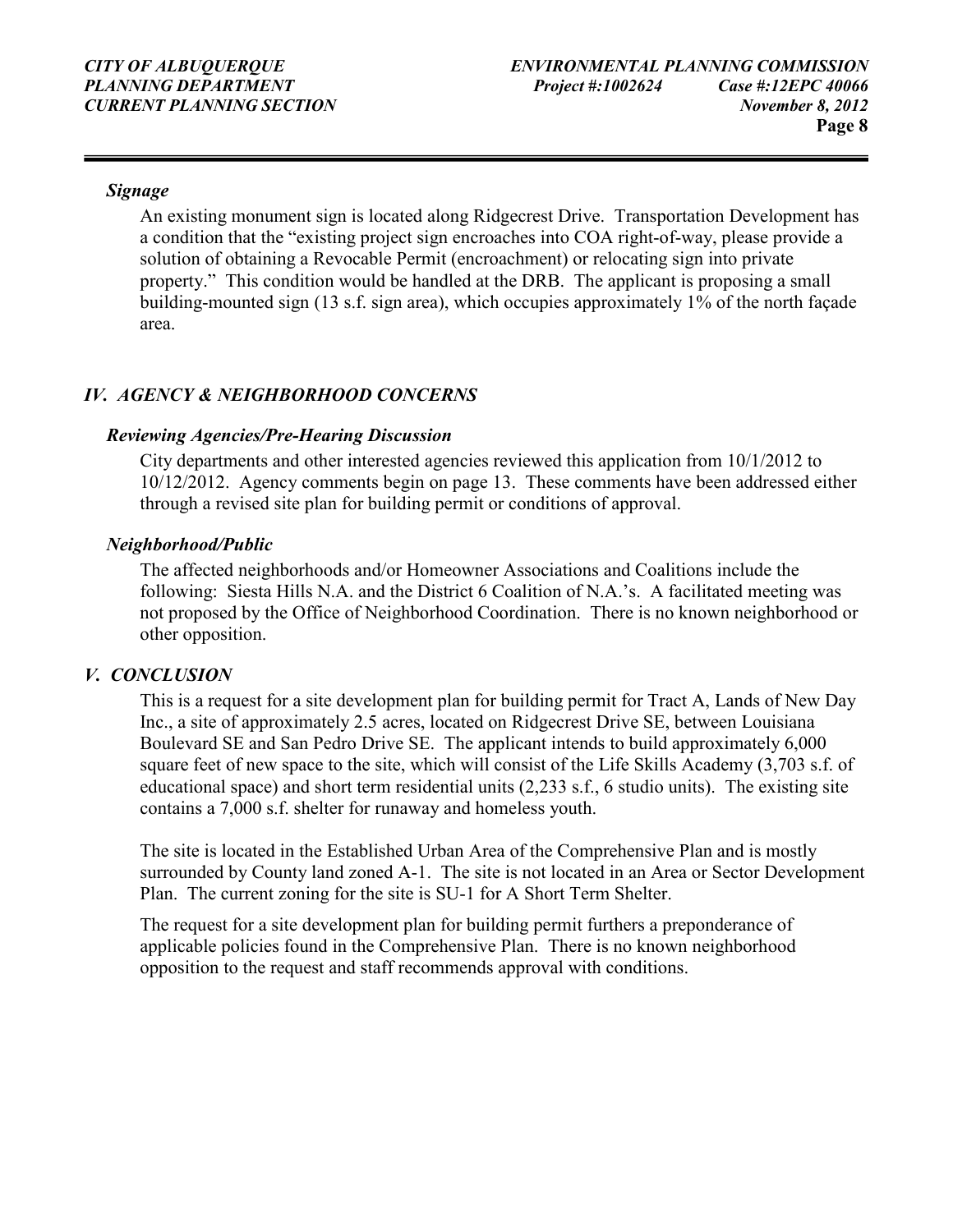#### FINDINGS – 12EPC 40066, November 8, 2012, Site Development Plan for Building Permit

- 1. This is a request for a site development plan for building permit for Tract A, Lands of New Day Inc., a site of approximately 2.5 acres, located on Ridgecrest Drive SE, between Louisiana Boulevard SE and San Pedro Drive SE.
- 2. The applicant intends to build approximately 6,000 square feet of new space to the site, which will consist of the Life Skills Academy (3,703 s.f. of educational space) and short term residential units (2,233 s.f., 6 studio units). The existing site contains a 7,000 s.f. shelter for runaway and homeless youth.
- 3. The site is located in the Established Urban Area of the Comprehensive Plan. The site is not located in an Area or Sector Development Plan. The current zoning for the site is SU-1 for A Short Term Shelter.
- 4. The Albuquerque/Bernalillo County Comprehensive Plan and the City of Albuquerque Zoning Code are incorporated herein by reference and made part of the record for all purposes.
- 5. The request furthers the following policies of the Comprehensive Plan:
	- a. Policy II.B.5d The request generally respects neighborhood values. The request has minimal impacts on natural environmental conditions and carrying capacities, scenic resources, and resources of other social, cultural, or recreational concern.
	- b. Policy II.B.5e Full urban services are currently available to the proposed subject site, and the integrity of the existing neighborhood would be ensured by adding uses that would not harm the neighborhood. The site is somewhat isolated as the property to the west is vacant and there is a park (Bullhead Park) to the south and east. There is a residential neighborhood to the north across Ridgecrest Drive, but the site has been planned to maintain the integrity of existing neighborhoods.
	- c. Policy II.B.5i Adverse effects of development (lighting, pollution, traffic, and noise) have been minimized by appropriate site design. The applicant has provided extensive landscaping on the northern portion of the site that faces the single family neighborhood.
	- d. Policy II.B.5k The request has been designed to minimize harmful effects of traffic, and livability and safety of established residential neighborhoods are protected in transportation planning and operation.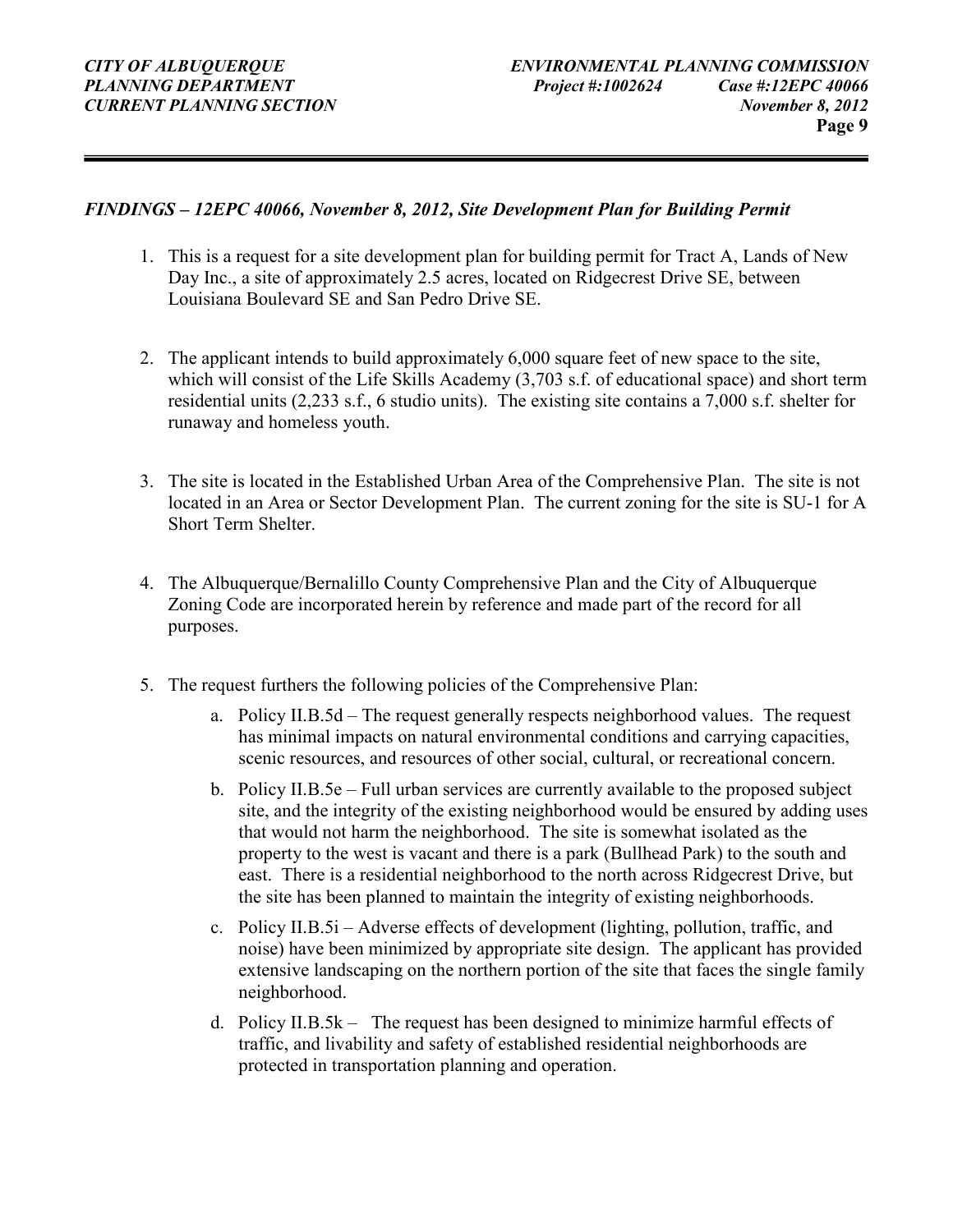- e. Policy II.D.8c The site has been designed to have minimal negative effects upon individuals and neighborhoods. The site is mostly surrounded by County land zoned A-1. The lighting, noise, and traffic is mostly confined to the subject site and landscaping around the site provides buffering from adjacent properties.
- 6. There is no known neighborhood opposition to the request.

#### RECOMMENDATION - 12EPC 40066, November 8, 2012, Site Development Plan for Building Permit

APPROVAL of 12EPC 40066, a request for a Site Development Plan for Building Permit, for Tract A, Lands of New Day Inc., based on the preceding Findings (and subject to the following Conditions of Approval.)

#### CONDITIONS OF APPROVAL - 12EPC 40066, November 8, 2012, Site Development Plan for Building Permit

- 1. The EPC delegates final sign-off authority of this site development plan to the Development Review Board (DRB). The DRB is responsible for ensuring that all EPC Conditions have been satisfied and that other applicable City requirements have been met. A letter shall accompany the submittal, specifying all modifications that have been made to the site plan since the EPC hearing, including how the site plan has been modified to meet each of the EPC conditions. Unauthorized changes to this site plan, including before or after DRB final sign-off, may result in forfeiture of approvals.
- 2. Prior to application submittal to the DRB, the applicant shall meet with the staff planner to ensure that all conditions of approval are met.
- 3. Landscaping:
	- a. The landscape plan shows some existing landscaping located in the same area as the proposed parking lot and sidewalk that connects the buildings and the street. A note shall be included on the landscape plan that this landscaping will be removed.
	- b. Trees shall not be in conflict with proposed external lighting.
- 4. Site Development Plan for Building Permit, Project Data, Screening,  $2<sup>nd</sup>$  sentence, change the word "Screen" to "Screened".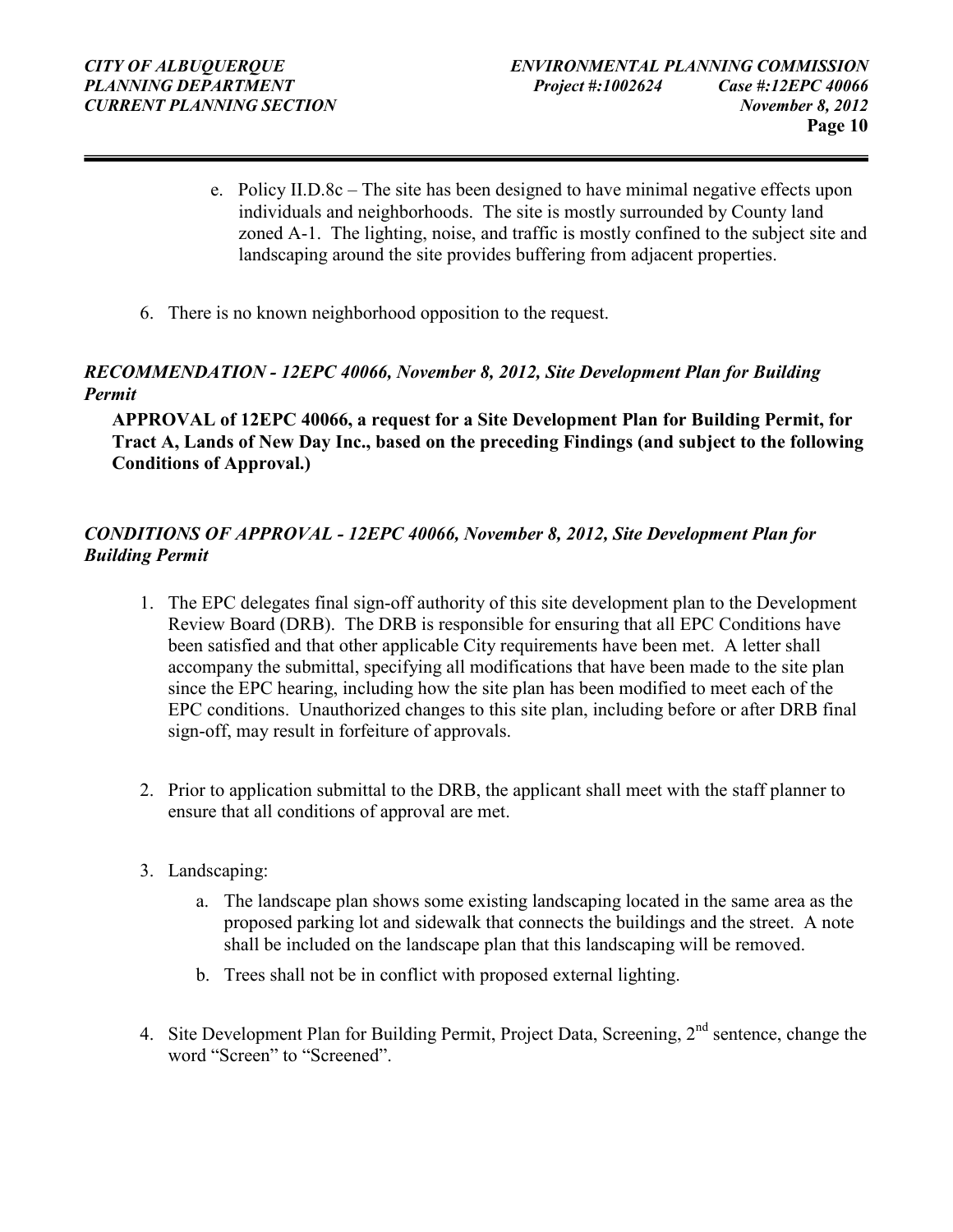- 5. Conditions of approval from City Engineer, Municipal Development, Hydrology and NMDOT:
	- a. The Developer is responsible for permanent improvements to the transportation facilities adjacent to the proposed site development plan, as may be required by the Development Review Board (DRB).
	- b. Existing project sign encroaches into COA right-of-way, please provide a solution of either obtaining a Revocable Permit (encroachment) or relocating sign into private property.
	- c. Keyed Note 27 specifies 4" thick milled asphalt surface, a detail will need to be provided to define this.
	- d. Site plan shall comply and be in accordance with DPM (Development Process Manual) and current ADA standards/ requirements.
	- e. Provide/label/detail all dimensions, classifications and proposed infrastructure for onsite.
	- f. All easements need to be shown and labeled on Site Plan.
	- g. Hydrology agrees with the drainage concept to control runoff to historic levels.
- 6. Conditions of approval from Public Service Company of New Mexico:
	- a. There is an existing overhead electric distribution line along the property at Ridgecrest SE. It is the applicant's obligation to determine if existing utility easements cross the property and to abide by any conditions or terms of those easements.
	- b. It will be necessary for the applicant to coordinate with PNM's New Service Delivery Department with the applicant regarding proposed tree location and height, sign location and height, and lighting height in order to ensure sufficient safety clearances.
	- c. Screening should be designed to allow for access to utility facilities. All screening and vegetation surrounding ground-mounted transformers and utility pads are to allow 10 feet of clearance in front of the equipment door and 5-6 feet of clearance on the remaining three sides for safe operation, maintenance and repair purposes. Please refer to the PNM Electric Service Guide for specifications.

Randall Falkner Planner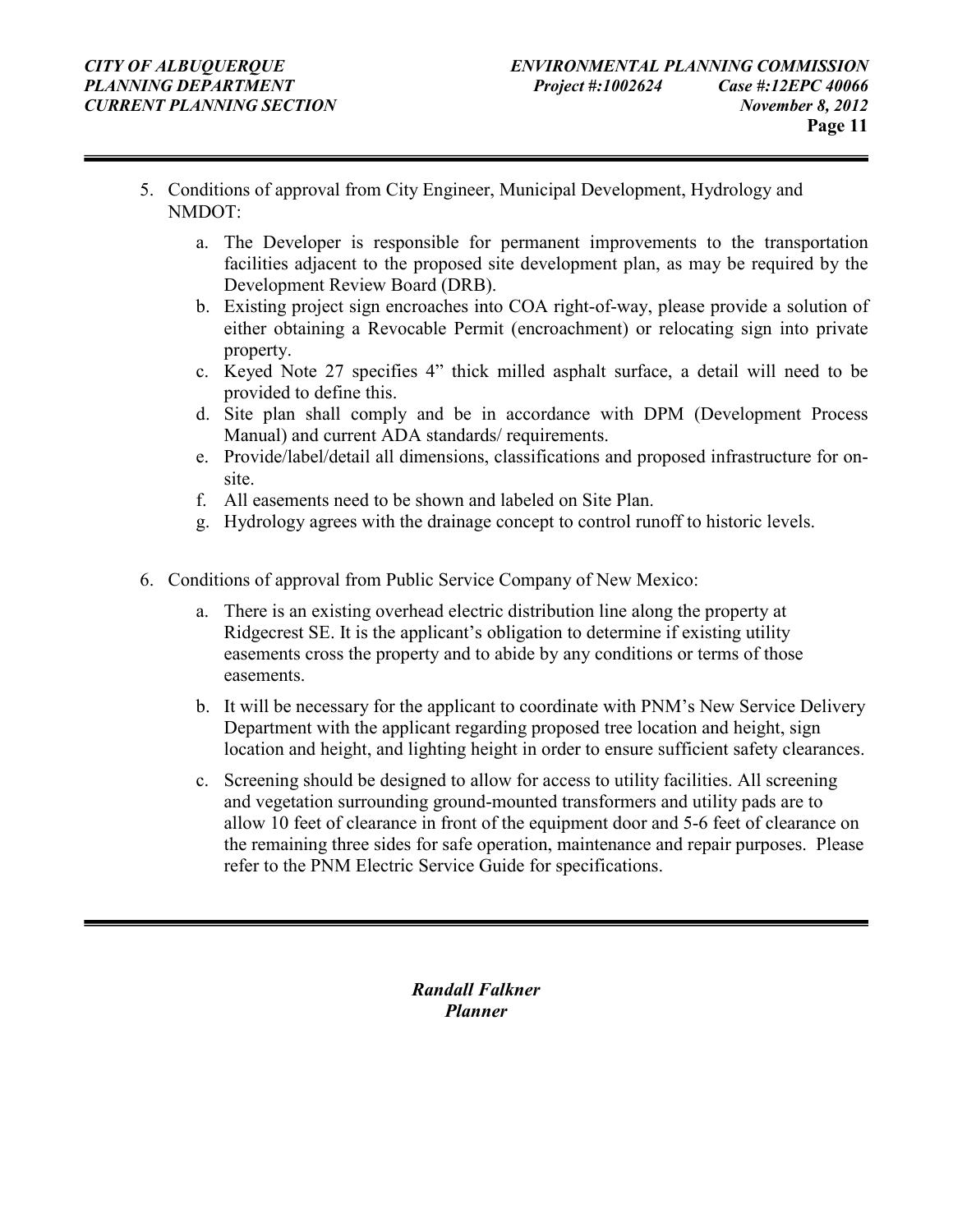#### Notice of Decision cc list:

Daniel Monk, Dekker/Perich/Sabatini, 7601 Jefferson NE Suite 100, Albuquerque, NM 87109 New Day Youth & Family Services, 1330 San Pedro NE Suite 201-B, Albuquerque, NM 87110 Francie Straw, 6311 Lovelace Road SE, Albuquerque, NM 87108 Nancy Bearce, 600 San Pablo Street NE, Albuquerque, NM 87108 Don Daigle, 6412 Mitchell SE, Albuquerque, NM 87108 Marian Jordan, 816 Arizona SE, Albuquerque, NM 87108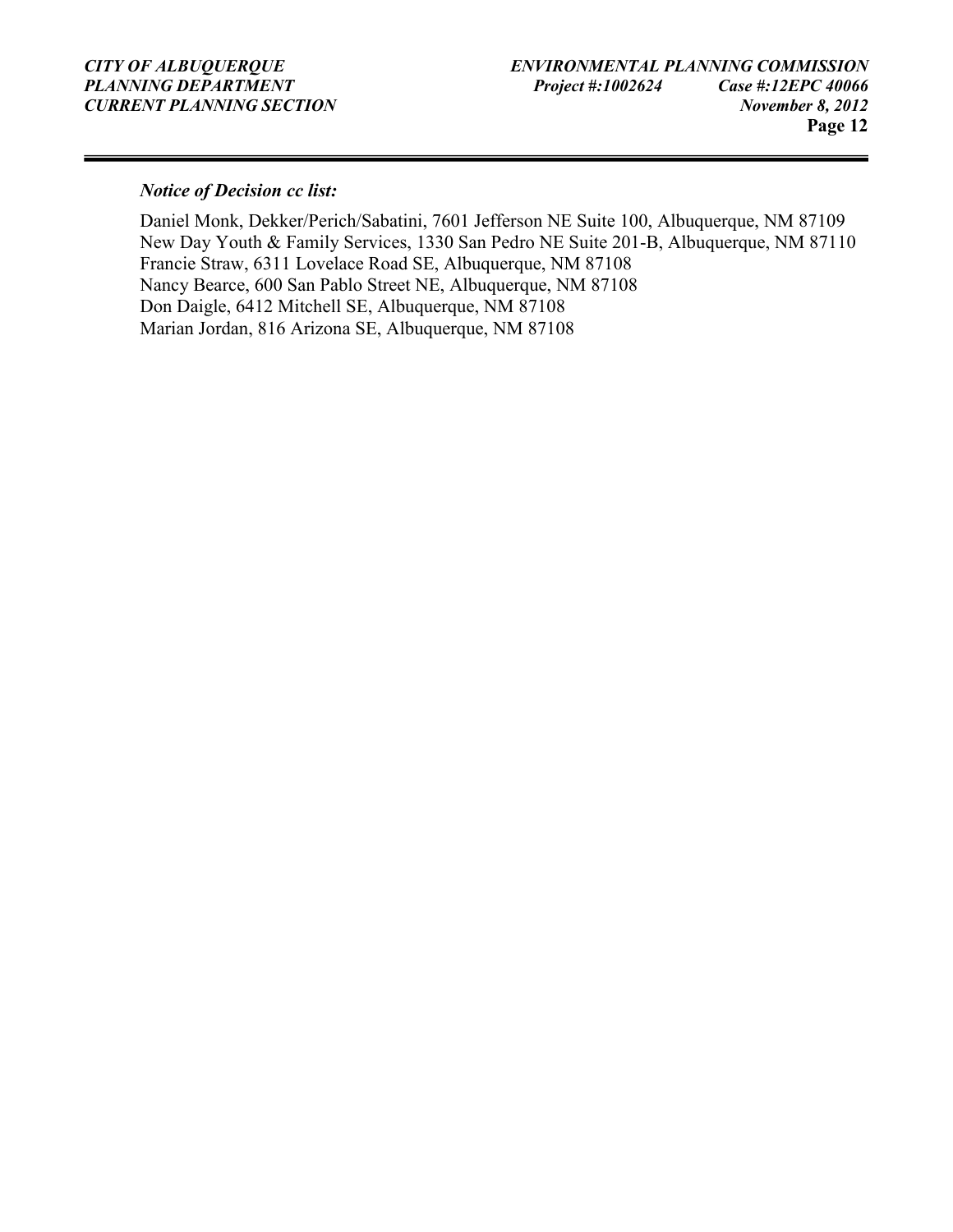# CITY OF ALBUQUERQUE AGENCY COMMENTS

#### PLANNING DEPARTMENT

Zoning Enforcement

No comments

#### Office of Neighborhood Coordination

#### Siesta Hills NA (R), District 6 Coalition of NA's

#### Long Range Planning

The site is within the proposed boundaries of the proposed International District Sector Development plan. The draft plan does not recommend any changes to this property.

In general the draft plan supports better pedestrian safety, improved lighting and improved neighborhood conditions.

#### Metropolitan Redevelopment

The subject property is not within a Redevelopment Area, and therefore Metropolitan Redevelopment Section staff have no comments on this application.

### Transportation Development (City Engineer/Planning Department):

#### Site Development Plan for Building Permit:

- The Developer is responsible for permanent improvements to the transportation facilities adjacent to the proposed site development plan, as may be required by the Development Review Board (DRB).
- Existing project sign encroaches into COA right-of-way, please provide a solution of either obtaining a Revocable Permit (encroachment) or relocating sign into private property.
- Keyed Note 27 specifies 4" thick milled asphalt surface, a detail will need to be provided to define this.
- Site plan shall comply and be in accordance with DPM (Development Process Manual) and current ADA standards/ requirements
- Provide/label/detail all dimensions, classifications and proposed infrastructure for on-site.
- All easements need to be shown and labeled on Site Plan.
- Hydrology Development (City Engineer/Planning Department): Site Development Plan for Building Permit:
	- Hydrology agrees with the drainage concept to control runoff to historic levels.

Transportation Planning (Department of Municipal Development):

• Reviewed, and no comments regarding on-street bikeways or roadway system facilities.

- Traffic Engineering Operations (Department of Municipal Development):
	- No comments received.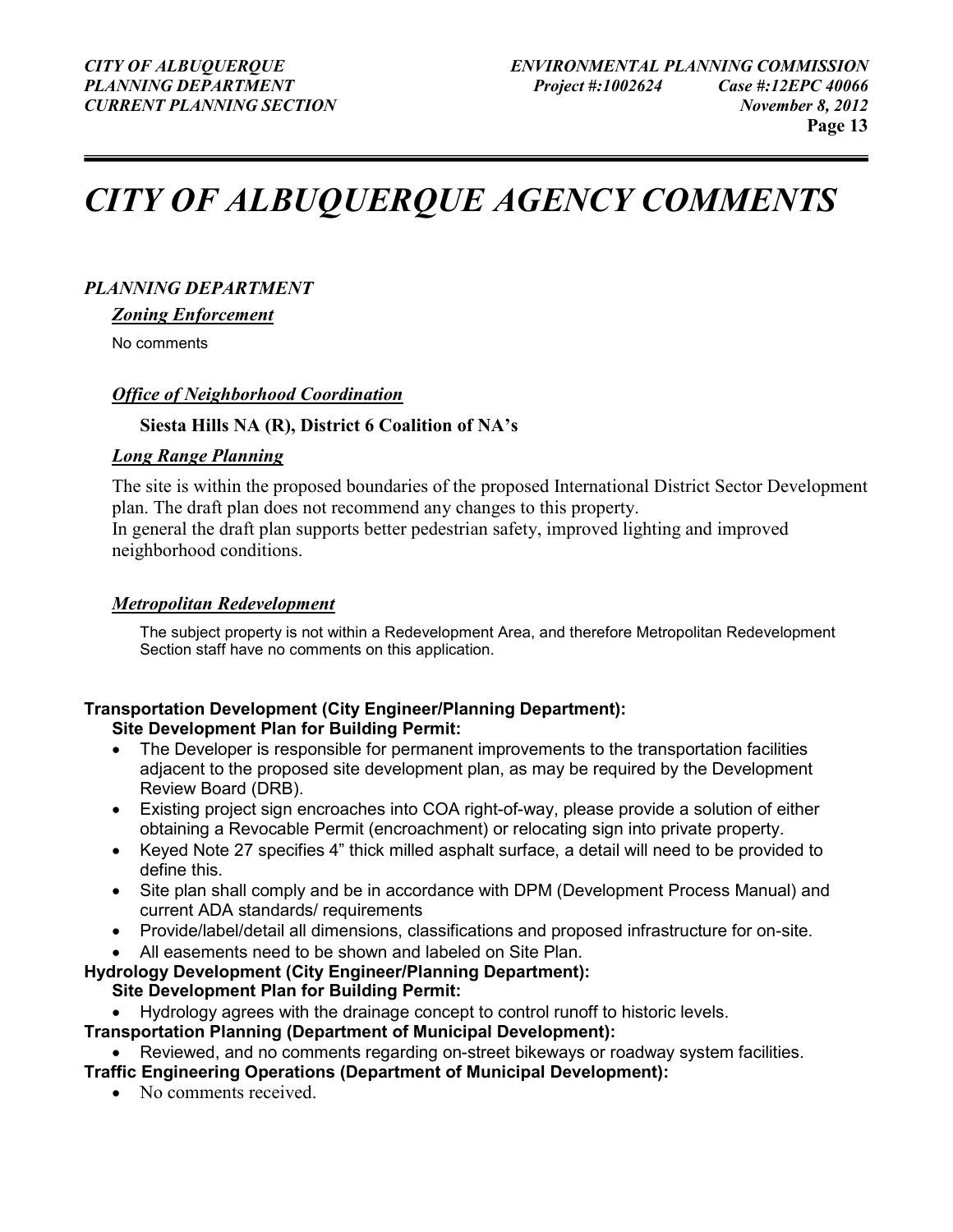#### Street Maintenance (Department of Municipal Development):

• No comments received.

New Mexico Department of Transportation (NMDOT):

• No comments received

#### RECOMMENDED CONDITIONS FROM CITY ENGINEER, MUNICIPAL DEVELOPMENT and NMDOT:

Conditions of approval for the proposed Site Development Plan for Building Permit include:

- 1. The Developer is responsible for permanent improvements to the transportation facilities adjacent to the proposed site development plan, as may be required by the Development Review Board (DRB).
- 2. Existing project sign encroaches into COA right-of-way, please provide a solution of either obtaining a Revocable Permit (encroachment) or relocating sign into private property.
- 3. Keyed Note 27 specifies 4" thick milled asphalt surface, a detail will need to be provided to define this.
- 4. Site plan shall comply and be in accordance with DPM (Development Process Manual) and current ADA standards/ requirements.
- 5. Provide/label/detail all dimensions, classifications and proposed infrastructure for on-site.
- 6. All easements need to be shown and labeled on Site Plan.
- 7. Hydrology agrees with the drainage concept to control runoff to historic levels.

#### WATER UTILITY AUTHORITY

Utility Services

#### ENVIRONMENTAL HEALTH DEPARTMENT Air Quality Division

Environmental Services Division

#### PARKS AND RECREATION

Planning and Design

No comments.

**Open Space Division** 

#### City Forester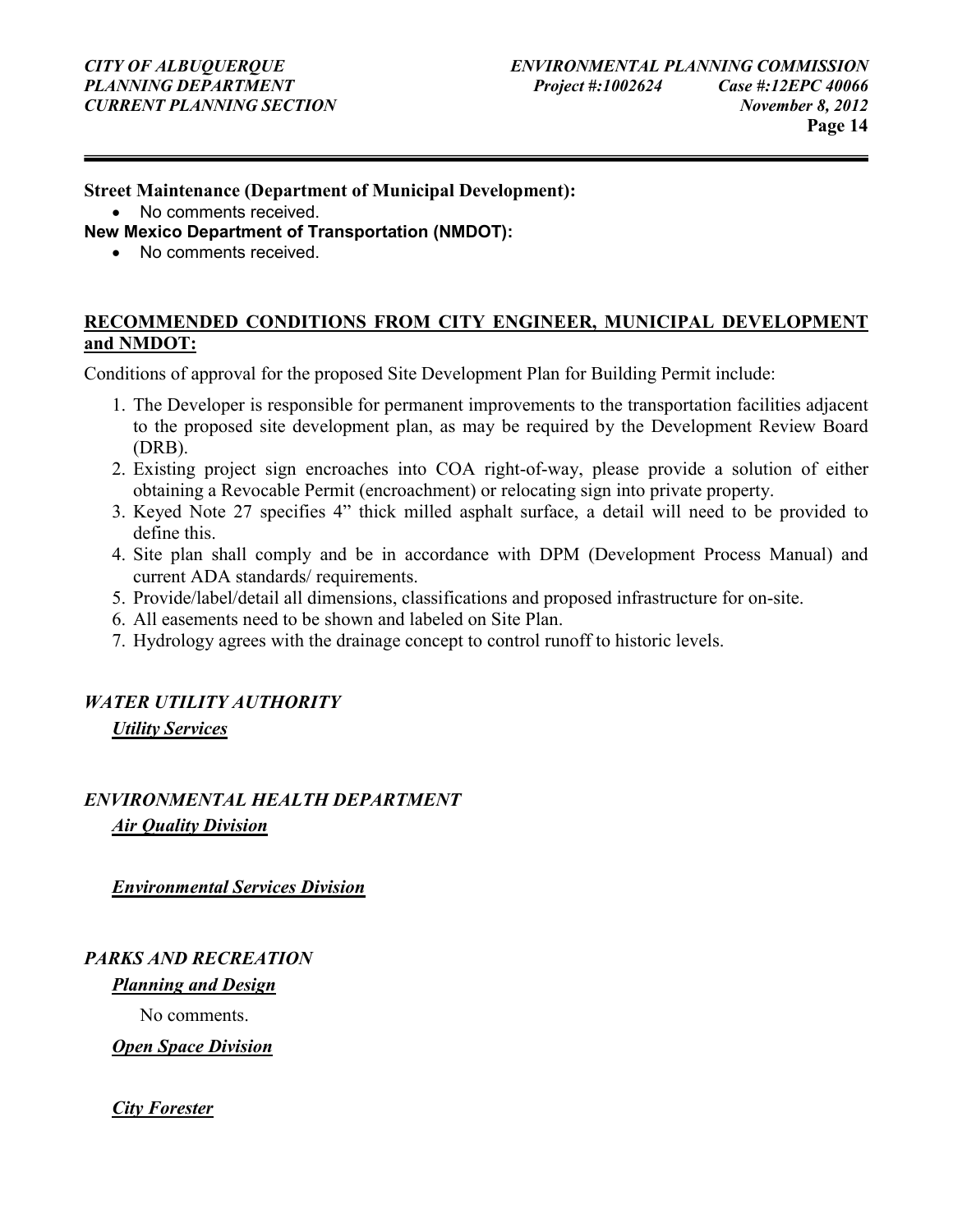#### POLICE DEPARTMENT/Planning

This project is in the Southeast Area Command.

- Suggest incorporating a video surveillance camera system into the project. External cameras should be positioned to cover all vehicle access points, parking lots, walkways, building entrance walk-up, maintenance and common areas. Each camera should be monitored and recorded for real-time and historical use.

- Concerning the proposed landscaping plan - Recommend all parking lots, walkways, building entrances and common areas be free of visible obstructions. Bush variety plantings should be block visibility in these areas. Tree variety plantings should not be in conflict with proposed external lighting.

- Building entrances should be access controlled via card-swipe, key code, etc.

#### SOLID WASTE MANAGEMENT DEPARTMENT

#### Refuse Division

Approved as long as you comply with SWMD Ordinance.

#### FIRE DEPARTMENT/Planning

#### TRANSIT DEPARTMENT

| Adjacent and nearby<br>routes | Route #3, Louisiana route, passes the site on Ridgecrest.                                                |
|-------------------------------|----------------------------------------------------------------------------------------------------------|
| Adjacent bus stops            | There is an existing bus stop on Ridgecrest adjacent to the property between the two driveway<br>access. |
| Site plan requirements        | None.                                                                                                    |
| Large site TDM<br>suggestions | None.                                                                                                    |
| Other information             | None.                                                                                                    |

## COMMENTS FROM OTHER AGENCIES

#### BERNALILLO COUNTY

#### ALBUQUERQUE METROPOLITAN ARROYO FLOOD CONTROL AUTHORITY

Reviewed, no comment.

#### ALBUQUERQUE PUBLIC SCHOOLS

This will have no adverse impacts to the APS district.

#### MID-REGION COUNCIL OF GOVERNMENTS